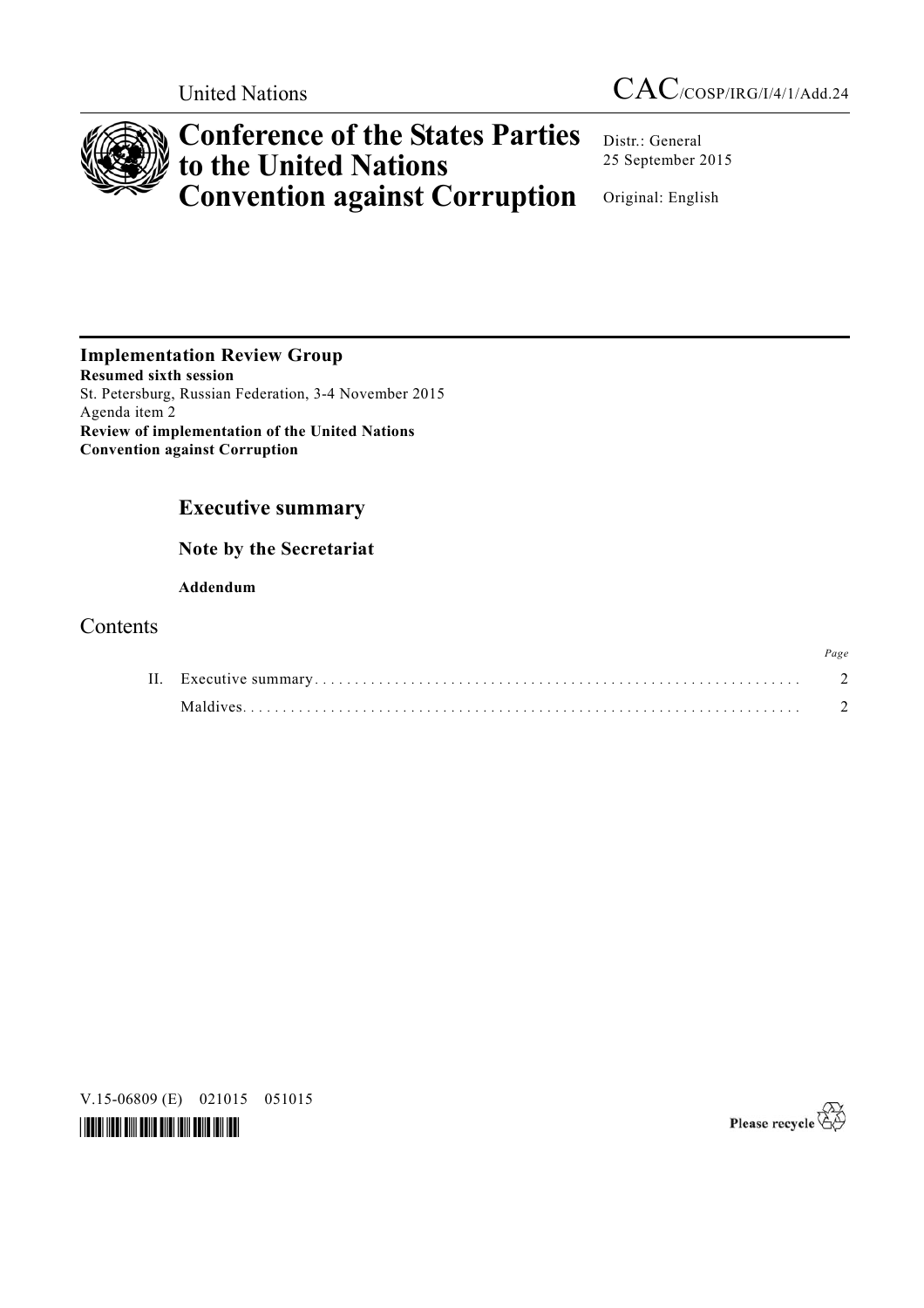# **II. Executive summary**

# **Maldives**

# **1. Introduction: Overview of the legal and institutional framework of Maldives in the context of implementation of the United Nations Convention against Corruption**

The Republic of Maldives (Maldives) is an island nation in the Indian Ocean/Arabian Sea, consisting of a double chain of 26 atolls. The islands gained independence from the United Kingdom of Great Britain and Northern Ireland in 1965 and became a republic in 1968. Maldives is a presidential republic, with the President as head of government and head of State. A new constitution, which reduced presidential powers while strengthening Parliament (the People's Majlis) and the judiciary, was ratified in August 2008. The 2008 constitution provides for the President and Parliament to be elected directly every five years by universal suffrage.

Maldives acceded to the United Nations Convention against Corruption on 22 March 2007. The Convention entered into force on 21 April 2007.

With regard to the incorporation of international law into domestic law, Maldives follows a strictly dualist approach (art. 93 of the Constitution). Therefore, the Convention against Corruption is not directly applicable.

The main institutions in the anti-corruption framework are the Anti-Corruption Commission (ACC), the Prosecutor-General's Office, the Attorney-General's Office, the Financial Intelligence Unit (FIU, an autonomous agency within the Central Bank), the Maldivian Police Service and the Court system.

The main pieces of anti-corruption legislation are the Prevention and Prohibition of Corruption Act 2000 (Act No. 2/2000, the "PPCA"), the Penal Code (Act No. 1/81, the "PC"), the Prevention of Money Laundering and Financing of Terrorism Act (Act No. 10/2014, the "AML/CFT Act") and the Anti-Corruption Commission Act (Act No. 13/2008, the "ACCA"). At the time of the country visit, the new Penal Code (Act No. 9/2014, the "new PC") was only weeks from coming into effect on 16 July 2015. Therefore, its provisions were also discussed extensively during the review. The criminal provisions in the PPCA will be repealed once the new PC enters into force. However, the exact extent to which the new PC will supersede the PPCA was not entirely clear. Maldives does not yet have a criminal procedure code. However, a Bill with a draft CPC is currently before Parliament.

In January 2015, two important international cooperation laws were enacted. The Law on Extradition (Act No. 1/2015, Extradition Act), entering into force on 5 April 2015, and the Act on Mutual Legal Assistance in Criminal Matters (Act No. 2/2015, MLA Act) which entered into force on 5 June 2015.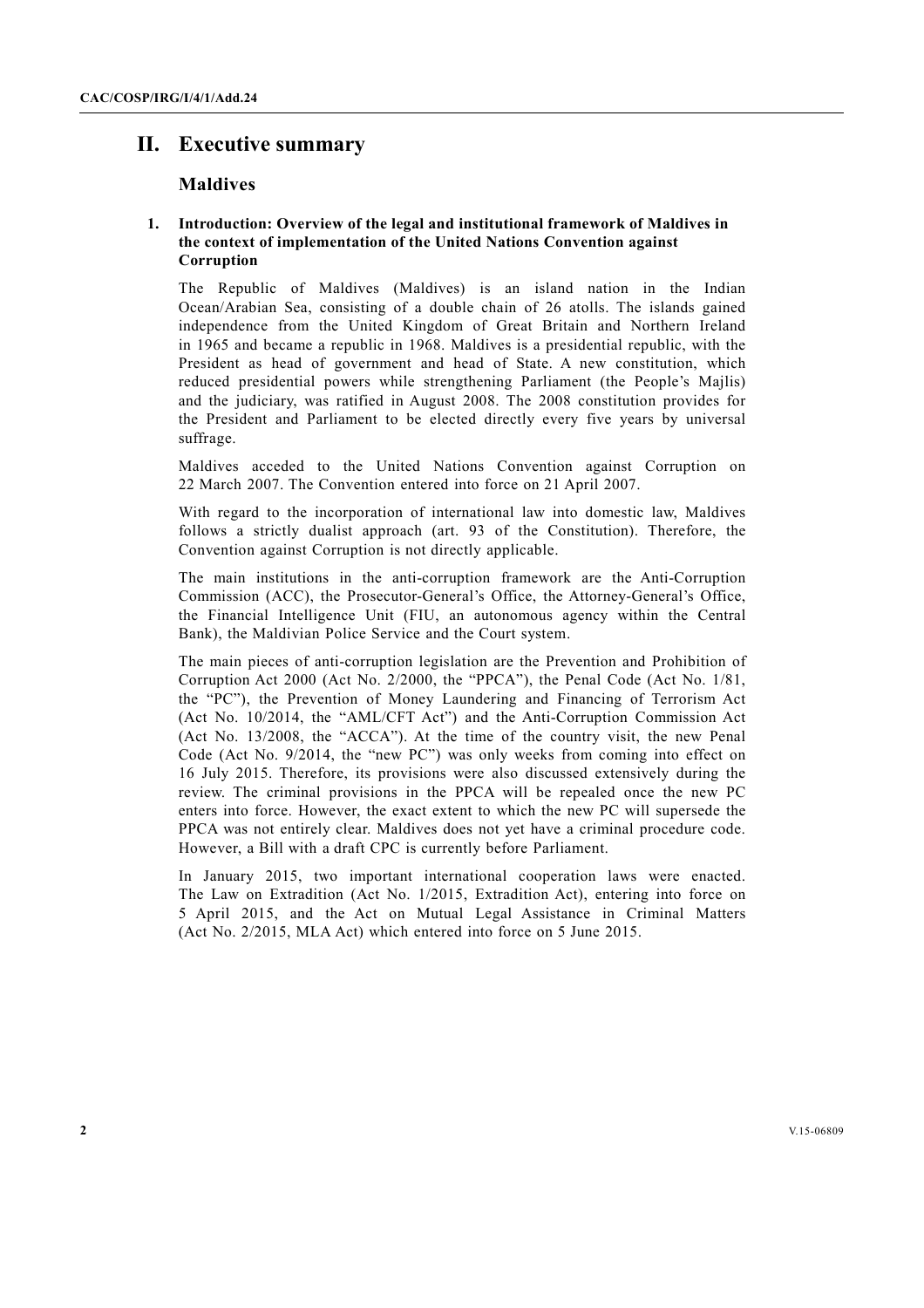#### **2. Chapter III: Criminalization and law enforcement**

#### **2.1. Observations on the implementation of the articles under review**

 *Bribery and trading in influence (arts. 15, 16, 18 and 21)* 

Active and passive bribery is criminalized in section 2(a) PPCA. However, on a narrow reading of this provision, it could be argued that both the recipient of the bribe and the perpetrator of the active offence can only be an "employee of government or government venture". The latter term does not correspond to the definition of "official" in article 2 (a) of the Convention against Corruption because it is much narrower. The promise of a bribe is not explicitly mentioned. Third party beneficiaries are not covered. The undue advantage is implemented as "any advantage whatsoever".

Section 3(a) PPCA extends the bribery provisions to members of the People's Majlis (Parliament) and section 4(a) PPCA to judges and magistrates as perpetrators of the offence. Finally, section 5(a) PPCA covers acts of bribery committed by a member of the public, i.e. ordinary citizens.

Section 510(b) of the new PC contains the offence of active bribery of "public officials". This group is still slightly narrower than article 2 (a) of the Convention in that it does not include employees of state-owned companies. The promise of a bribe is not explicitly mentioned. Third-party beneficiaries are not covered. The undue advantage is implemented as "a benefit not lawfully authorized by law". Passive bribery of public officials is criminalized in section  $510(a)$ , which — in contrast to the active offence — explicitly includes other (natural and legal) persons as third-party beneficiaries.

Maldives has not criminalized the bribery of foreign public officials and officials of public international organizations (art. 16 of the Convention).

Section 8(a) PPCA criminalizes "bribing to exert influence", which largely corresponds to trading in influence (art. 18 of the Convention) but does not include third-party beneficiaries. Section  $510(a)(3)(A)$  and  $(b)(2)(A)$  of the new PC also cover the influencing of official authority, although the intermediary can only be a public official.

Bribery in the private sector has been criminalized in section 5(a) PPCA and section 314(a) and (b) of the new PC.

#### *Money-laundering, concealment (arts. 23 and 24)*

The AML/CFT Act implements article 23 of the Convention almost verbatim. The act covers the conversion or transfer of property, and the concealment or disguise of the illicit origin of such property (sect.  $5(a)(1)$  and (2) AML/CFT Act).

It also covers the acquisition, possession or use of such property, as well as participation in or conspiracy to commit, attempt to commit and aiding, abetting, facilitating and counselling the commission of such activities (sect.  $5(a)(3)$  and (4) AML/CFT Act). Predicate offences are listed in section 7 AML/CFT Act and include corruption offences, serious offences and offences committed outside Maldives (subject to dual criminality). Corruption offences are those covered by the PPCA. With the exception of small-scale embezzlement, all Convention offences in the new PC are graded as felonies and thus as serious offences. Liability is not only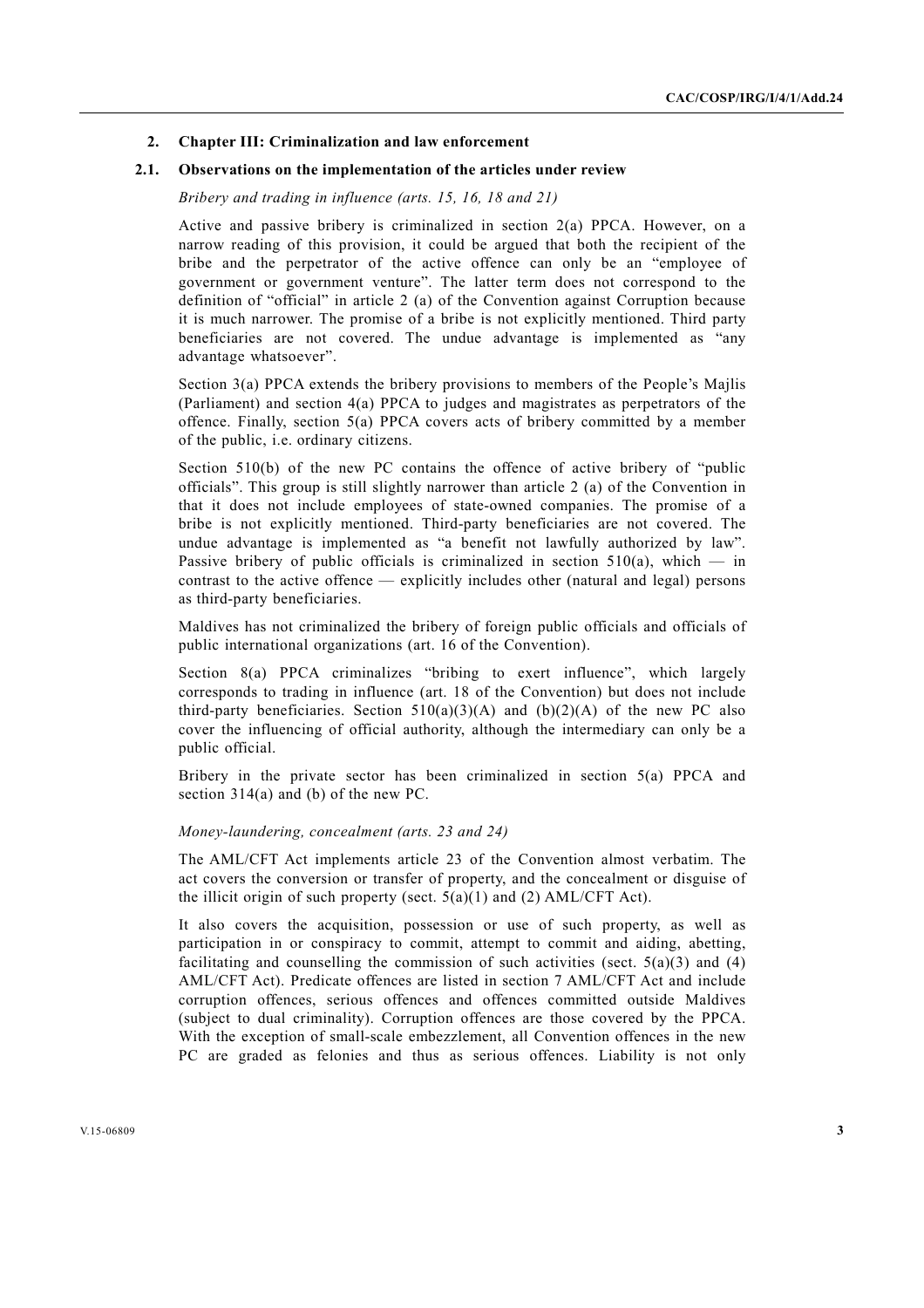triggered by positive knowledge of the illicit origin of the property but also when there are "reasonable grounds to suspect that such property is the proceeds of crime".

The offender himself may also be the perpetrator of the predicate crime, thus self-laundering is criminalized (sect. 5(b) AML/CFT Act).

Section 721 of the new PC also criminalizes money-laundering. However, the definition is narrower than the one in the AML/CFT Act.

The offence of money-laundering as defined in section 5 AML/CFT Act is wide enough to encompass concealment in the sense of article 24 of the Convention since it comprises the mere possession of proceeds of crime.

#### *Embezzlement, abuse of functions and illicit enrichment (arts. 17, 19, 20 and 22)*

Criminal breach of trust was punishable under sections 131-146 of the old PC (Act No. 10/68). Embezzlement, both in the public and private sector, is partially criminalized under section 215(a) of the new PC. This provision does not, however, cover misappropriation and requires a legal or fiduciary obligation towards the property. It does not cover third-party beneficiaries.

Article 19 of the Convention is partially implemented through the provisions of section 12(a) PPCA ("obtaining undue advantage by government employees"). This provision is limited to employees of government or of a government venture and does not include third-party beneficiaries. It does not require a breach of duties. In the new PC, section 513(b) criminalizes the misuse of official authority, i.e., the use of official authority for the purpose of obtaining a benefit for himself or for another person.

Illicit enrichment is not criminalized. A PPCA Amendment Bill, which contained a provision that would have made illicit enrichment an offence, was not adopted by Parliament.

#### *Obstruction of justice (art. 25)*

Obstruction of justice is partially criminalized in sections 520, 530 and 540 of the new PC, which criminalize false statements, deterring a witness from testifying freely, fully and truthfully, as well as annoying, harassing, influencing and intimidating witnesses. The giving of testimony is not included. The obstruction of public officials, including physical and other interference, is criminalized in sections 532 and 533 of the new PC, section 22 PPCA and section 72 of the Police Act (Act No. 5/2008).

#### *Liability of legal persons (art. 26)*

Although section 28 of the old PC (Act No. 1/81) includes clubs, companies, organizations and similar associations in the concept of "person", the PPCA does not include specific provisions for penalizing such entities. Section 70 of the new PC provides for the criminal liability of corporations and unincorporated associations for offences committed by its directors or agents. Subsect. 4 defines agents broadly to cover any employee. However, a due diligence defence is available. According to section  $93(a)$  and (c) of the new PC, monetary sanctions of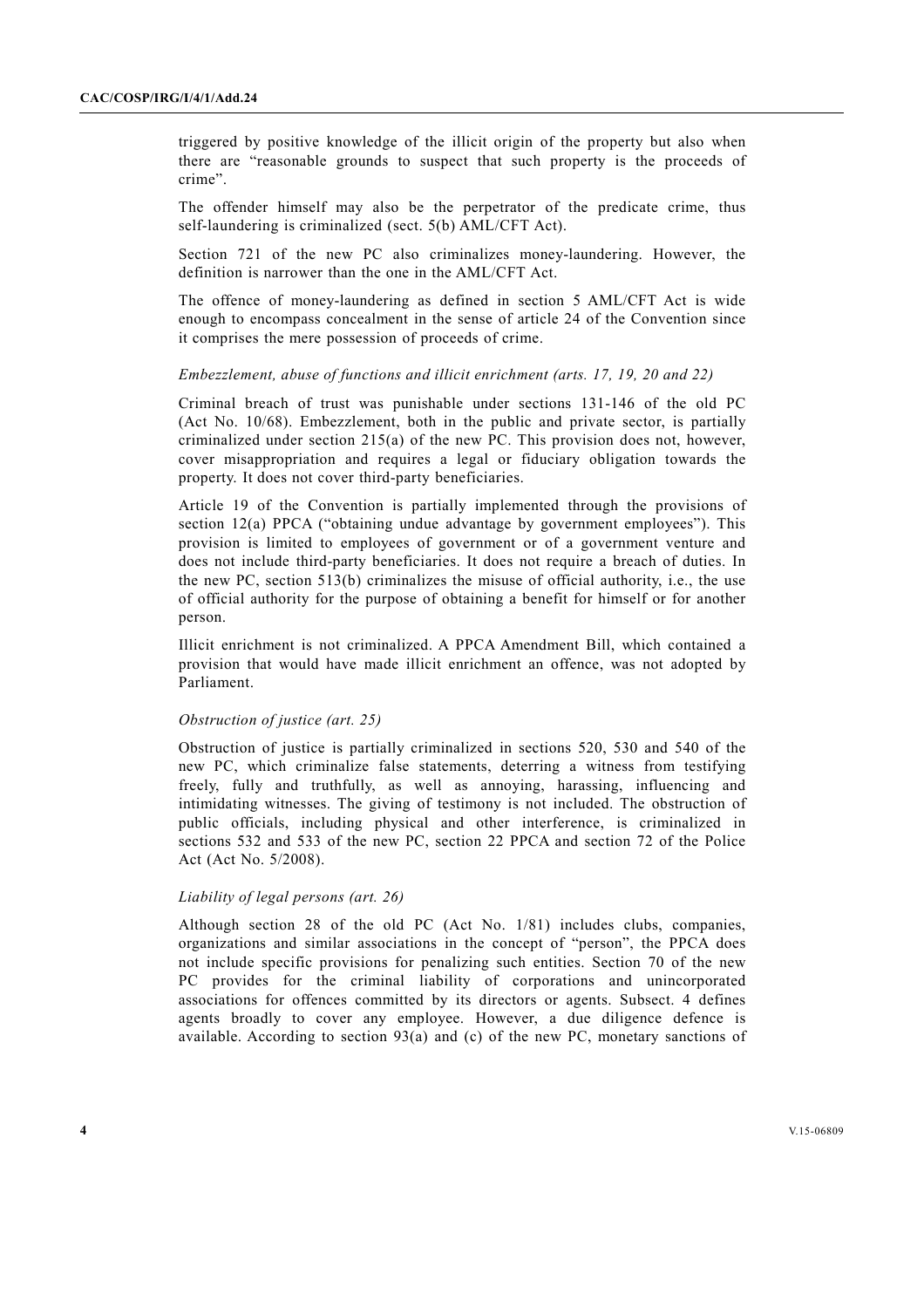up to twice the harm caused or the gain derived from an offence, or twice the amount authorized by law for a natural person, are available.

Liability for legal persons is also established under section 58 of the AML/CFT Act. According to that act, the fine for a legal person is twice the fine for a natural person. There is also administrative liability under the Financial Regulations.

The liability of the legal person does not exclude the liability of the natural person (sect. 71 of the new PC).

#### *Participation and attempt (art. 27)*

Section 30(b) of the new PC covers accomplice liability, i.e. liability for aiding, promoting and facilitating the commission of an offence. Instigation is punishable under section 81.

Attempt is criminalized for all offences covered by the PPCA under section 23 of that act. The mere preparation of a corruption offence is not criminalized. The new PC criminalizes attempt (sect. 80) and conspiracy (sect. 82). The AML/CFT Act contains a provision covering all forms of participation in and attempt to commit money-laundering offences (sect. 5(a)(4)).

### *Prosecution, adjudication and sanctions; cooperation with law enforcement authorities (arts. 30 and 37)*

The new PC sets forth sentences of imprisonment for corruption offences that consider the gravity of the offence and previous convictions. As a general rule, the Prosecutor-General is to institute and conduct criminal proceedings in respect of any alleged offence, to take over, review and continue proceedings and, at his discretion, to discontinue any criminal proceedings at any stage prior to judgement (art. 223 (c) and (g) of the Constitution). The Office of the Prosecutor-General is independent, subject to general directives on the conduct of criminal proceedings that may be issued by the Office of the Attorney-General (art.  $133$  (g) and 220 of the Constitution).

There are no criminal immunities for public officials in Maldives. Members of Parliament and judges can be prosecuted for offences established under the Convention committed before or during their tenure. The President and Vice-President are accountable by law for any offence committed before or during their respective tenure. However, in the case of the President, the People's Majlis (Parliament) may decide to defer criminal proceedings until after the expiration of the term of office (art. 127 of the Constitution). Following a special procedure to lift immunities, Ministers can be investigated and prosecuted like other categories of public officials without any special immunities or privileges during the judicial process.

The authorities indicated that the Supreme Court has provided guidelines on release pending trial or appeal, balancing this measure with the need to ensure the presence of the defendant at subsequent proceedings for offences established in accordance with the Convention. In accordance with the Prison Act (sects.  $124(a)$  and  $125(a)$ ), a convicted person may be released upon parole after serving half of the penalty.

Persons convicted of corruption offences are generally disqualified from public office. However, the details vary in the respective laws. There is no specific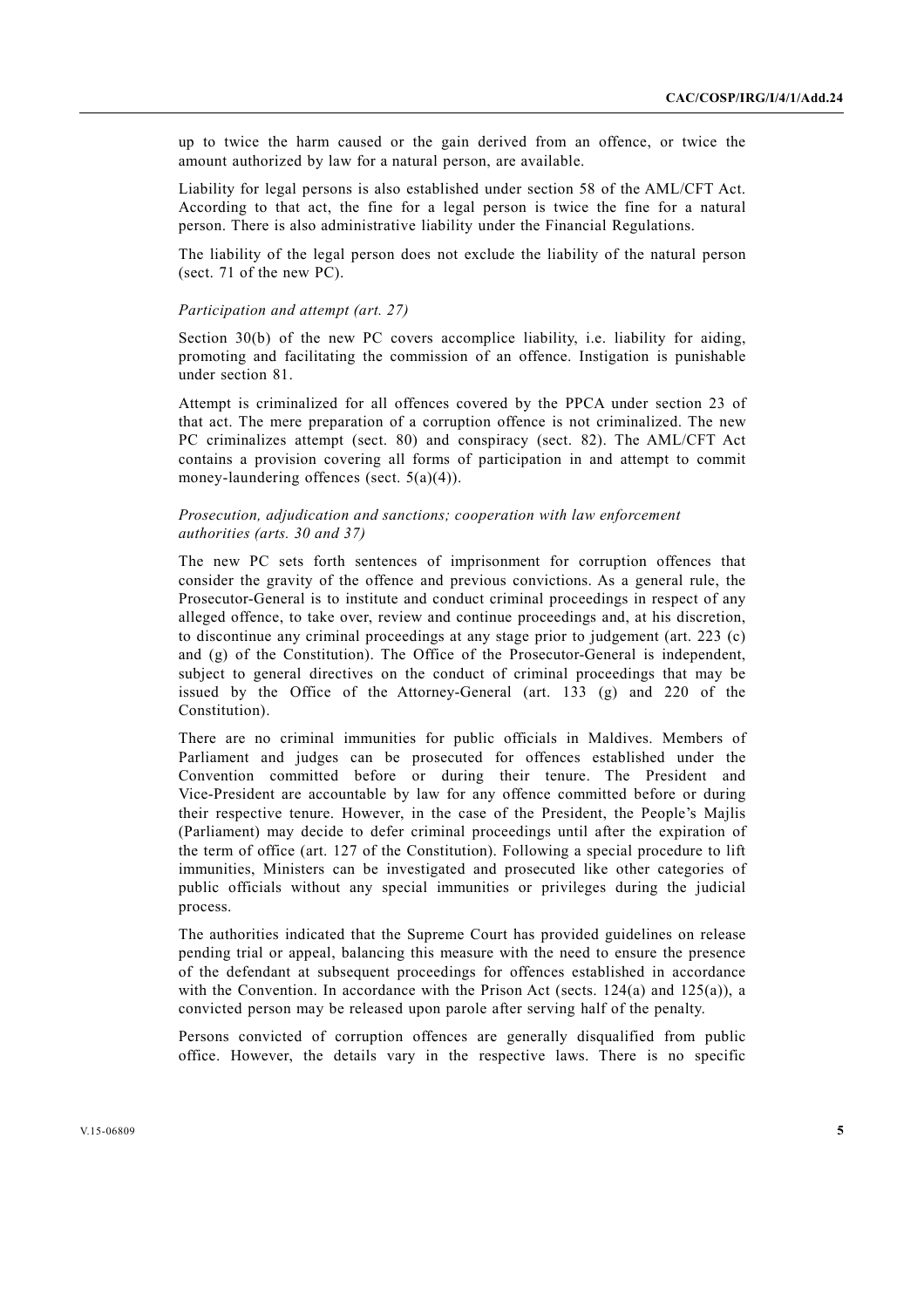prohibition preventing a convicted official from subsequently holding a position in an enterprise owned in whole or in part by the State. Disciplinary sanctions have been imposed in cases involving an abuse of function by serving police officers and civil servants. Chapter 28 of the Civil Servants Regulation provides for disciplinary sanctions that can be imposed on civil servants and include the removal, suspension or reassignment of an accused person pending ongoing criminal proceedings. Maldives does not have programmes for the reintegration of convicted persons.

Cooperation with law enforcement authorities is encouraged to the extent that, according to the new PC, an offender's sentence can be mitigated if he provides substantial cooperation to law enforcement authorities (sect.  $1107(a)$ ). Under the AML/CFT Act, penalties may be reduced if the perpetrator provides the competent authorities with information they would not have otherwise obtained (sect. 61(b)). While Maldivian law does not explicitly provide for immunity from prosecution, such immunity can be afforded by the Prosecutor-General in the interest of public policy in individual cases.

# *Protection of witnesses and reporting persons (arts. 32 and 33)*

An amendment of the National Police Act (NPA) on witness protection (arts.  $2/1/p$ , 30d, 30e, 30f, 30g and 35a) is in force since 1 July 2014. This amendment provides for some witness protection measures and also covers relatives and other persons close to witnesses (art. 2/1/p NPA) and situations outside of judicial proceedings (art. 30e and 30f NPA). Currently, witness protection is provided on an ad hoc basis by a unit under the crime investigation directorate of the National Police. There are no provisions for relocation or non-disclosure of identity.

Concerning the protection of whistle-blowers, a general whistle-blower protection is contained in section 18 of the PPCA. Moreover, the Civil Service Regulations contain protection against retaliation.

#### *Freezing, seizing and confiscation; bank secrecy (arts. 31 and 40)*

The AML/CFT Act allows for confiscation of proceeds of crime (sect. 62) and covers converted or transformed property. Intermingled funds or property can also be confiscated (sect.  $62(a)(6)$ ) as well as property and other instrumentalities derived directly or indirectly from proceeds of crime, including income, profits or other derived benefits (sect.  $62(a)(7)$ ). Rights of bona fide persons are safeguarded  $(\text{sect. } 62(b)).$ 

Law enforcement agencies have the authority to freeze and seize funds and properties as part of provisional measures (sects. 51 and 52 AML/CFT Act). The funds and property seized are managed by competent authorities designated by court order. In the case of frozen funds, these are administrated by the same financial institutions where those funds are being held or, in the alternative, by designated caretakers (sect. 51(d) and (e)). Confiscated funds or property are held in full custody of the entity applying for the confiscation order (sect. 64).

The Banking Act (sect. 39, Act No. 24/2010), the AML/CFT Act (sects. 28 and 48) and the PPCA (sects. 25 and 26) contain provisions on the lifting of bank secrecy. Accordingly, bank secrecy may not be invoked as a ground for non-compliance with the respective acts. The investigating agencies have the authority to obtain through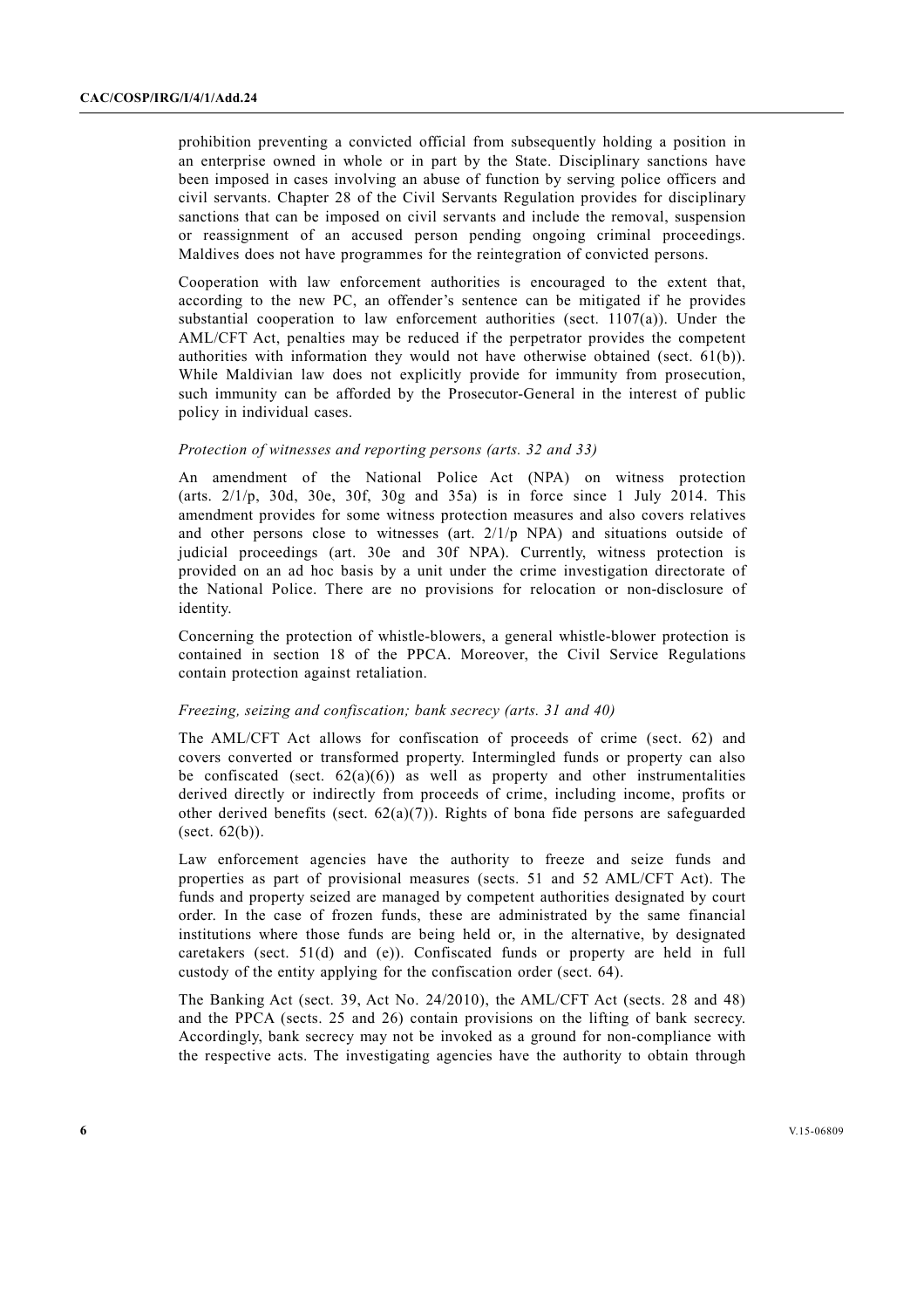the Maldives Monetary Authority bank account details and details of transactions carried out through banks and also to obtain copies of documents which are required for investigation. The FIU has the authority to obtain information from any government agency, investigative agency, law enforcement agency and supervisory agency, including information that is collected, maintained or stored in databases maintained by the government.

# *Statute of limitations; criminal record (arts. 29 and 41)*

The limitation periods are 8 years for felonies and 3 years for misdemeanours (sect.  $61(a)$  of the new PC). However, pursuant to Law No.  $6/2015$  (first amendment to the Penal Code), section  $61(a)(3)$  of the new PC now provides that even though section  $61(a)(1)$  and (2) stipulate a certain limitation period, crimes falling under Chapter 510 (Offenses Against Public Administration, bribery, official misconduct) shall be exempted from that rule.

Maldives has not implemented article 41 of the Convention.

#### *Jurisdiction (art. 42)*

Maldives has established territorial jurisdiction (sect. 13(a)(1) of the new PC) and flag state jurisdiction (sect.  $13(a)(5)$ ). Maldives applies the active personality principle (sect.  $13(a)(3)$ ) and the passive personality principle (for offences that result in harm to Maldivian citizens, sect.  $13(a)(2)$ ). Jurisdiction has also been established for offences against agents and property of the State (sect.  $13(a)(2)$ ) and inchoate offences which are partly committed in Maldives (sect.  $13(a)(1)(C)$  and (D)). Subject to dual criminality, a national who commits an offence abroad can and will be prosecuted in Maldives (sect.  $13(a)(3)$  and sect. 12 of the Extradition Act).

# *Consequences of acts of corruption; compensation for damage (arts. 34 and 35)*

Section 58 of the AML/CFT Act allows for the debarment or winding-up of legal persons convicted of money-laundering. Outside money-laundering, the Financial Regulations provide for the exclusion of companies from public tenders. However, these rules are not applied in practice.

Under general civil law, it is possible to sue for damages arising from acts of corruption.

#### *Specialized authorities and inter-agency coordination (arts. 36, 38 and 39)*

Maldives has a specialized ACC, whose structure and powers are set out in the ACCA and whose independence is enshrined in the Constitution (art. 199). The ACC is an independent legal entity with five members who are nominated by the President and appointed by Parliament for a non-renewable term of five years. The President and the Vice-President of the Commission shall be appointed from among the members of the ACC, by its members. The members of the ACC enjoy immunity from prosecution in relation to acts committed in good faith while undertaking responsibilities or exercising the powers of the Commission.

The responsibilities of the ACC include prevention, investigation and education. The ACC has the power, inter alia, to search for, view and obtain any documents which it deems relevant to its investigations. However, in the ACCA, the term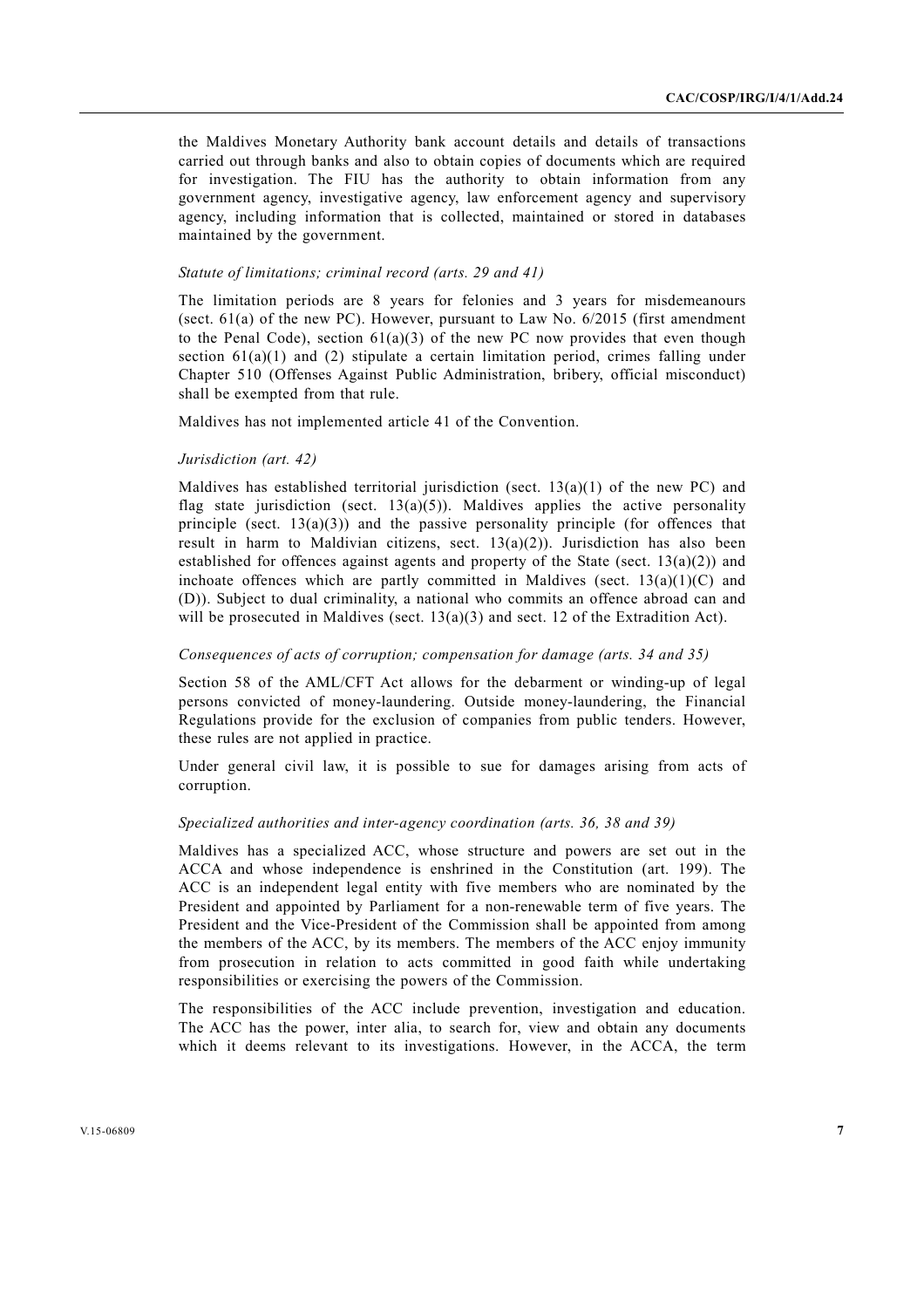"corruption" only refers to the offences stipulated in the PPCA. Accordingly, the ACC has exclusive jurisdiction to investigate these offences only. Other offences are investigated by the police.

While the ACC has investigated a large number of cases over the recent years and has sent over 160 for prosecution since 2011, only one corruption case so far has resulted in a definitive conviction, with all the appeals exhausted.

Staff are selected based on merit and experience, from the respondents to an advertisement for the post. There is no systematic training for the new recruits, but a three-month probation period where the recruit is paired with a staff from the same area.

The ACC has an a memorandum of understanding with the police and the Auditor General's Office. Focal points are used to avoid duplication of investigations. The ACC can seek the assistance of the police for forensic experts.

Cooperation with citizens and the private sector is set out in section 27 ACCA and sections 19 and 27 of the AML/CFT Act. There is a hotline at the ACC to report acts of corruption anonymously. In 2014, approximately 600 calls were received. No financial incentives are offered for reporting. The Maldives FIU is an administrative type FIU, located within the Central Bank (Maldives Monetary Authority). It was created in October 2014 and has received 5 suspicious transaction reports (STRs) since its establishment. The threshold for cash transactions is 200,000 Maldivian rufiyaa (MVR) (approx. 12,900 dollars).

There is an obligation for all persons to report acts of corruption under section 9 PPCA.

# **2.2. Successes and good practices**

Overall, the following successes and good practices in implementing chapter III of the Convention are highlighted:

 • Liability for money-laundering (art. 23 of the Convention) is not only triggered by positive knowledge of the illicit origin of the property but also when there are "reasonable grounds to suspect that such property is the proceeds of crime"

#### **2.3. Challenges in implementation**

While noting Maldives' efforts in the field of anti-corruption, a number of challenges in implementation and/or grounds for further improvement were identified. It was recommended that Maldives:

- Fully clarify the relationship between the provisions in the PPCA and the new PC, and in particular to which extent the former is repealed by the latter
- Concerning article 15 of the Convention:
	- Include employees of state-owned companies in the definition of public officials in compliance with article 2 (a) of the Convention
	- Include third-party beneficiaries (natural and legal persons) in the active bribery provisions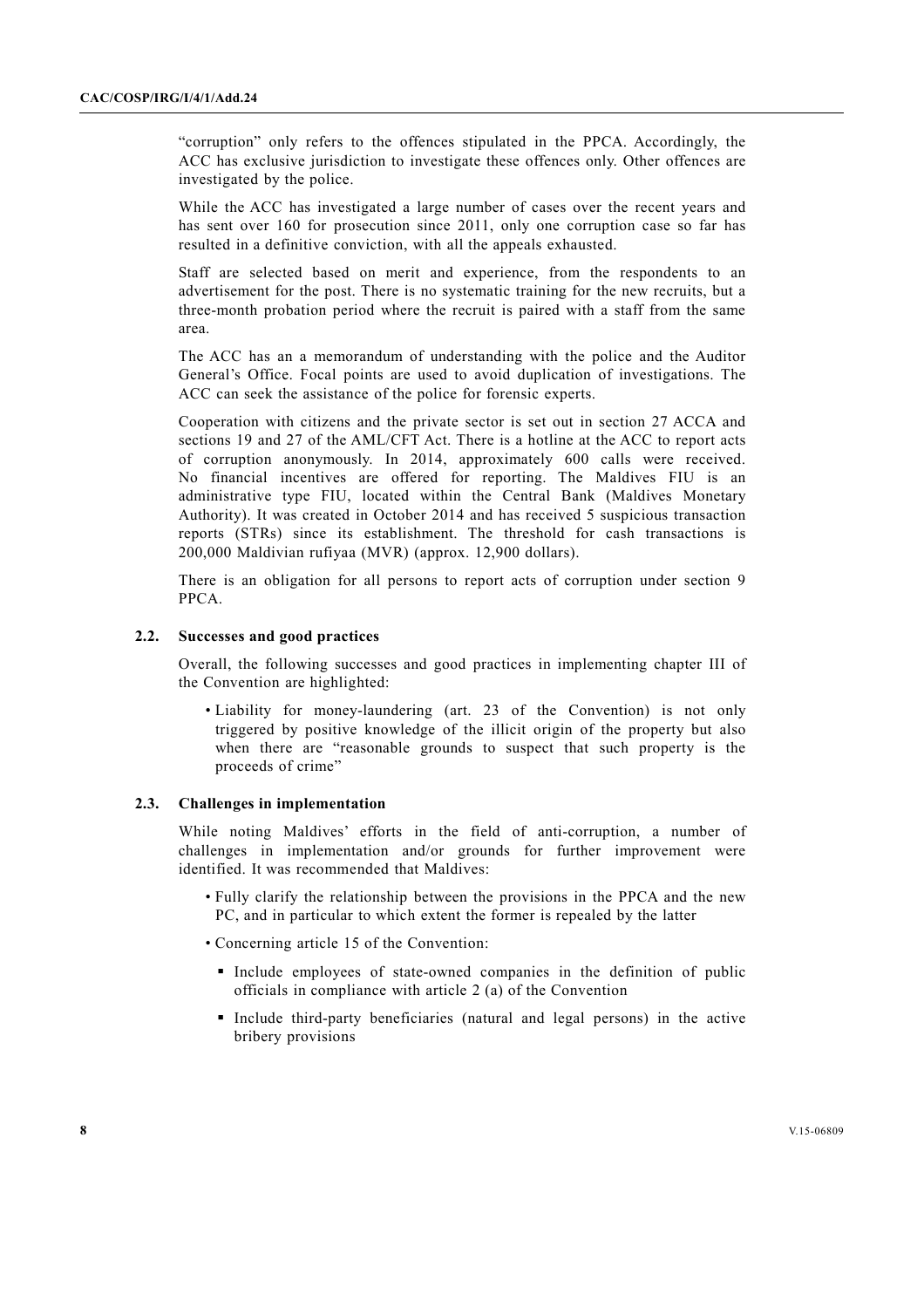- Concerning article 16 of the Convention:
	- Criminalize active bribery of foreign public officials and officials of public international organizations
	- Consider criminalizing passive bribery of foreign public officials and officials of public international organizations
- Comprehensively criminalize embezzlement, misappropriation or other diversion of property by a public official, including for the benefit of a third person (art. 17 of the Convention)
- Consider fully criminalizing trading in influence (art.18 of the Convention) by amending section  $510(a)$  and (b) of the new PC in such a way as to:
	- Remove the requirement that the intermediary who exercises his influence be an official
	- $\blacksquare$  Include third-party beneficiaries in the active offence
- Delete section 721 of the new PC or align its wording fully with that of the AML/CFT Act (art. 23 of the Convention)
- Amend section 530 of the new PC to include the protection of the giving of testimony (art. 25 (a) of the Convention)
- Provide for the suspension of the statute of limitations where the alleged offender has evaded the administration of justice (art. 29 of the Convention) or where investigative acts have been taken
- Consider specific procedures that may allow for suspension, reassignment or removal of a public official accused of an offence established in accordance with the Convention (art. 30 (6) of the Convention)
- Consider developing and implementing specific regulations to prevent that a convicted official may subsequently hold a position in an enterprise owned in whole or in part by the State (art. 30 (7)(b) of the Convention)
- Endeavour to promote the reintegration into society of persons convicted of Convention offences (art. 30 (10))
- Take appropriate measures to provide effective protection of witnesses, experts and victims, including the possibility of physical protection, relocation and non-disclosure of identity; consider availing itself in practice of existing possibilities like the use of videoconferences; consider entering into agreements with other States (art. 32 of the Convention)
- Take measures to effectively address consequences of corruption, including making corruption a relevant factor in legal proceedings to annul or rescind a contract, or take any other remedial action (art. 34 of the Convention)
- Consider extending the mandate of the ACC to cover all corruption-related offences (not just those mentioned in the PPCA); promote closer cooperation between the ACC, police and the Prosecutor-General's Office in order to increase the number of corruption cases that are actually prosecuted (art. 36 of the Convention)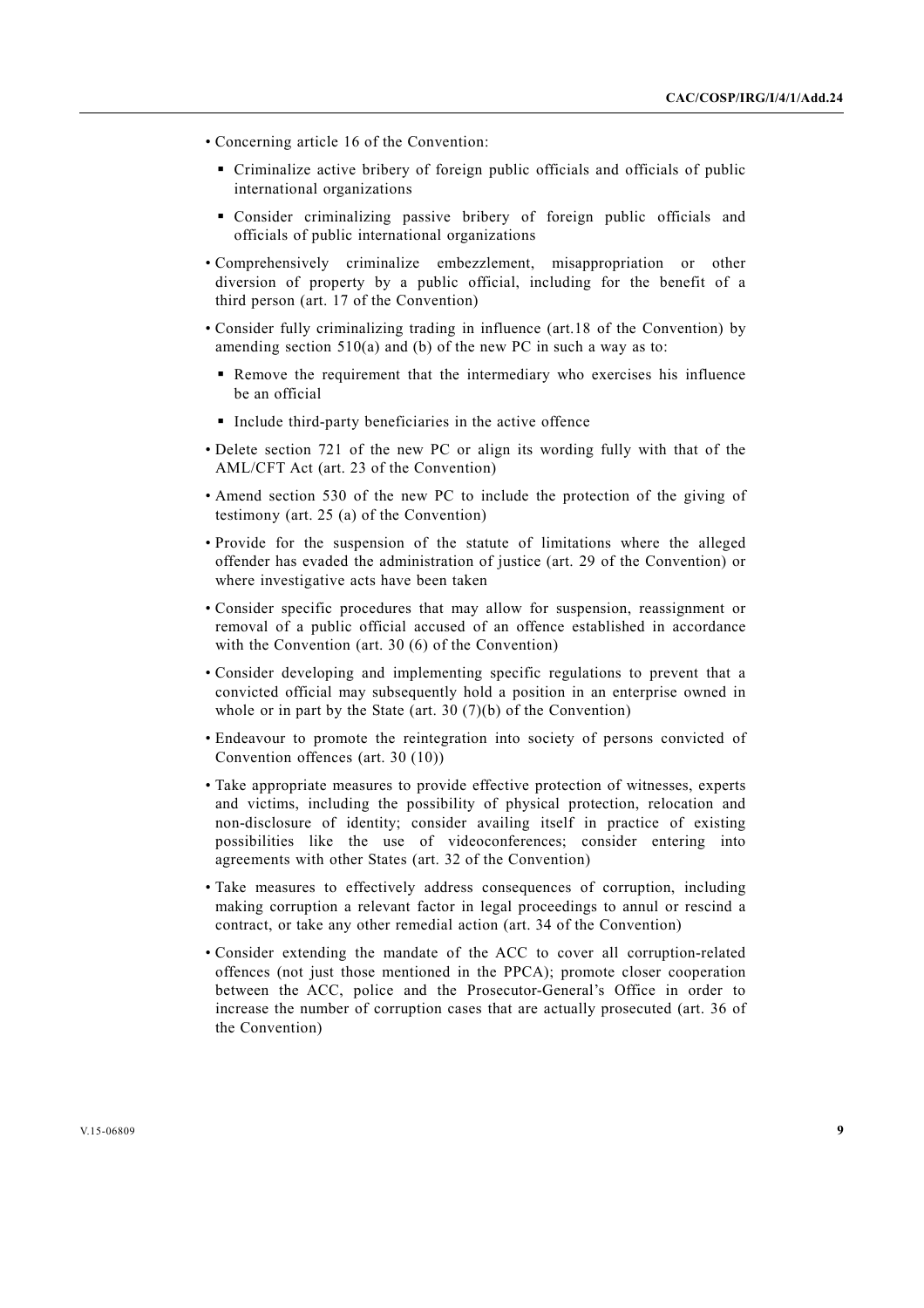- Provide cooperating offenders with the same protection as witnesses and experts (art. 37 (4) of the Convention)
- Review the threshold for cash transactions (currently 200,000 MVR) (art. 39 (1) of the Convention)
- Consider taking previous convictions in other States into consideration in criminal proceedings for Convention offences (art. 41 of the Convention)

#### **3. Chapter IV: International cooperation**

### **3.1. Observations on the implementation of the articles under review**

 *Extradition; transfer of sentenced persons; transfer of criminal proceedings (arts. 44, 45 and 47)* 

Maldives enacted an Extradition Act (Act No. 1/2015) which entered into force on 5 April 2015. Before this Act, Maldives had very limited experience with extradition, which was based mostly on ad hoc extradition agreements and involved a lengthy process. While the country has previously signed extradition agreements with Sri Lanka (1981) and Pakistan (1984), there was a lack of implementing legislation that prevented smooth cooperation. The new Extradition Act regulates extradition, which is conducted on the basis of double criminality for offences punishable by at least 12 months of imprisonment, and thus covers most offences established in accordance with the Convention (section 6). A requirement of double criminality will not apply to cases involving tax offences/matters or import duties (sect. 6(d)). Certain cases of embezzlement involving an amount of less than 30,000 Maldivian rufiyaa (MVR) are not eligible for extradition as the minimum foreseeable punishment is less than 12 months imprisonment. Extraditable offences are determined on the basis of a conduct basis test. Although reasons for refusing extradition are specified, including the discriminatory grounds of the request, extradition cannot be denied solely on grounds of taxation. In principle, the Convention is not applied as a basis for extradition.

In case of non-extradition of nationals, the new law foresees the principle of aut dedere aut judicare (sect. 12). Extradition will also proceed in cases involving multiple offences, where at least one offence is covered under the Convention but the others are not extraditable due to the minimum period of imprisonment. Persons extradited to Maldives will be afforded the same judicial guarantees as Maldivians (sect. 15). The Prosecutor-General may order to take into custody temporarily a person sought for extradition, pending further extradition proceedings, if that is needed to ensure the presence of the person at extradition proceedings (sects. 10 and 29).

The AML/CFT Act contains basic provisions on extradition concerning money-laundering offences, which may be effected in accordance with domestic extradition laws and the procedures and principles set forth in international treaties applicable in Maldives (sect. 70). The Act forbids to regard money-laundering as a political offence (sect. 72). While the Extradition Act makes no explicit similar prohibition, section 41 sets out that in formulating extradition treaties the obligations under conventions, applicable in Maldives, shall not be restricted. Hence, offences under the Convention against Corruption would not be deemed political.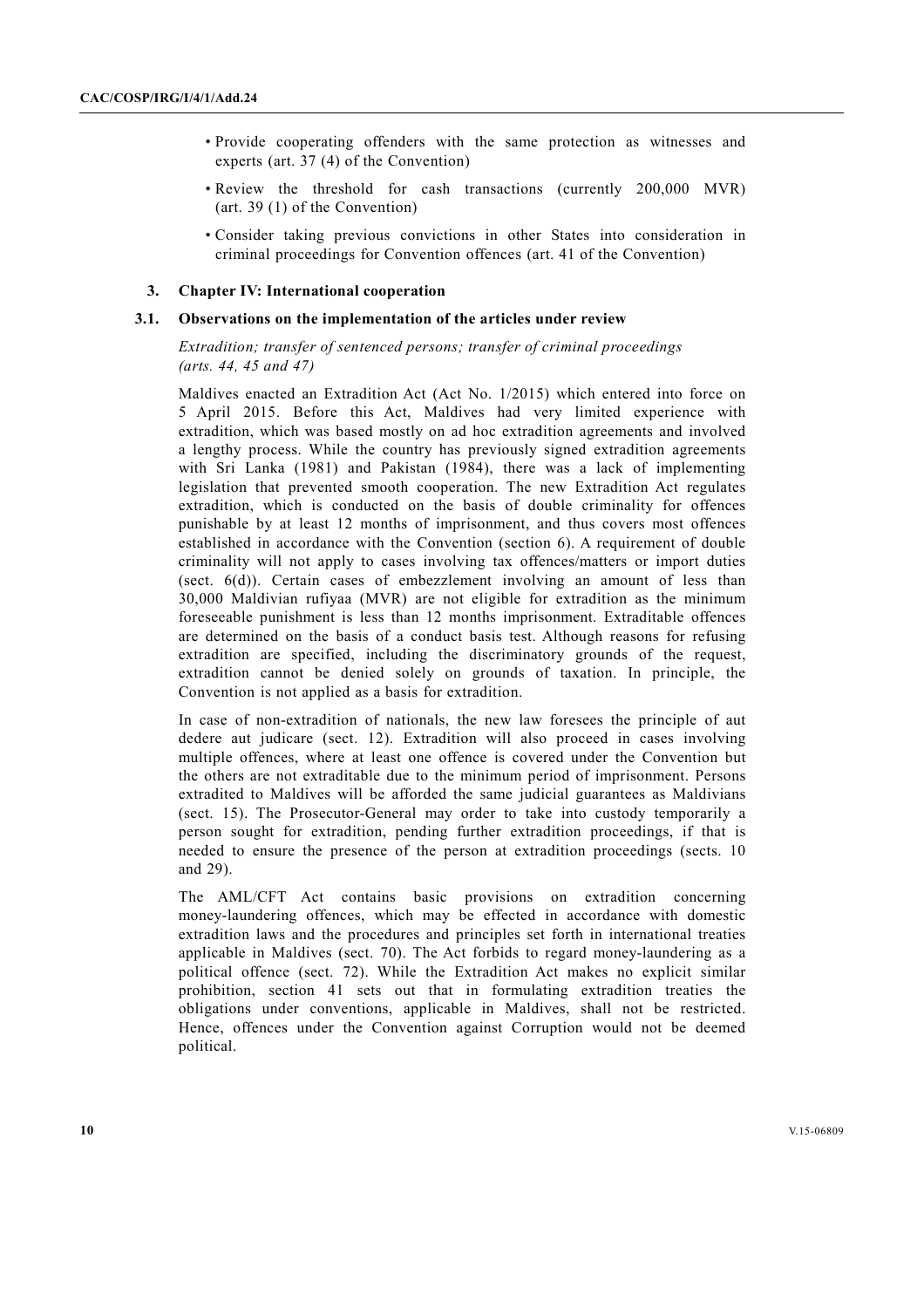Maldives has signed bilateral agreements with India and Sri Lanka on matters relating to the transfer of prisoners. The latter agreement has already been ratified, but implementation of both remains subject to the enactment of relevant laws. Several other bilateral agreements are in progress mainly at the regional level. There are no bilateral or multilateral agreements for the transfer of criminal proceedings.

# *Mutual legal assistance (art. 46)*

A recently adopted MLA Act (Act No. 2/2015) entered into force on 5 June 2015. This new Act provides for mutual legal assistance (MLA) on a treaty basis, including for cases involving non-coercive measures. It sets out a general framework to regulate procedures for providing or requesting MLA.

In cases concerning offences of money-laundering, the AML Act No. 10/2014 sets forth that domestic authorities should provide the widest possible range of cooperation to competent authorities of requesting States.

In October 2009, Maldives ratified the Convention on Mutual Assistance in Criminal Matters of the South Asian Association for Regional Cooperation (SAARC Convention). Given the previous absence of a comprehensive regulatory framework on MLA, this Convention was not put into practice. The authorities informed that there are no other MLA treaties.

Pursuant to the MLA Act, Maldives will provide MLA in all criminal proceedings for offences punishable by at least one year imprisonment under the domestic law, including those offences established in accordance with the Convention (sects. 2 and 3 read along with sect. 8).

The MLA Act provides for MLA on the basis of double criminality. However, in exceptional cases, the Prosecutor-General has discretion to provide or refuse assistance in the absence of dual criminality (sect.  $8(b)(1)$ ). Where MLA is refused or postponed, the Act requires that the reasons therefor be informed to the requesting State, including cases of refusal to avoid interference with ongoing domestic investigations or prosecutions (sect.  $8(b)(4)$  and (d)). The Prosecutor-General is responsible to receive, execute or transmit MLA requests to competent authorities (sects. 5 and 7), although the Secretary-General of the United Nations has not been notified accordingly.

According to the MLA Act requests should be received in writing in English (sect. 6(c) and (e)). Maldives will not refuse MLA on grounds of bank secrecy or for offences involving fiscal matters (Sec. 8(n)). This Act requires Maldives to ensure confidentiality of the facts and substance of a request if the requesting State so requires and in accordance with national law. Maldives has yet to establish measures on the safe conduct of persons who provide evidence for purposes of international cooperation. Likewise, Maldives has yet to establish measures to ensure that persons transferred for the purpose of MLA are not prosecuted or deprived of liberty for any other acts or convictions prior to their departure from the State from which they are transferred, unless the transferring States agrees to do so (art. 46 (12)).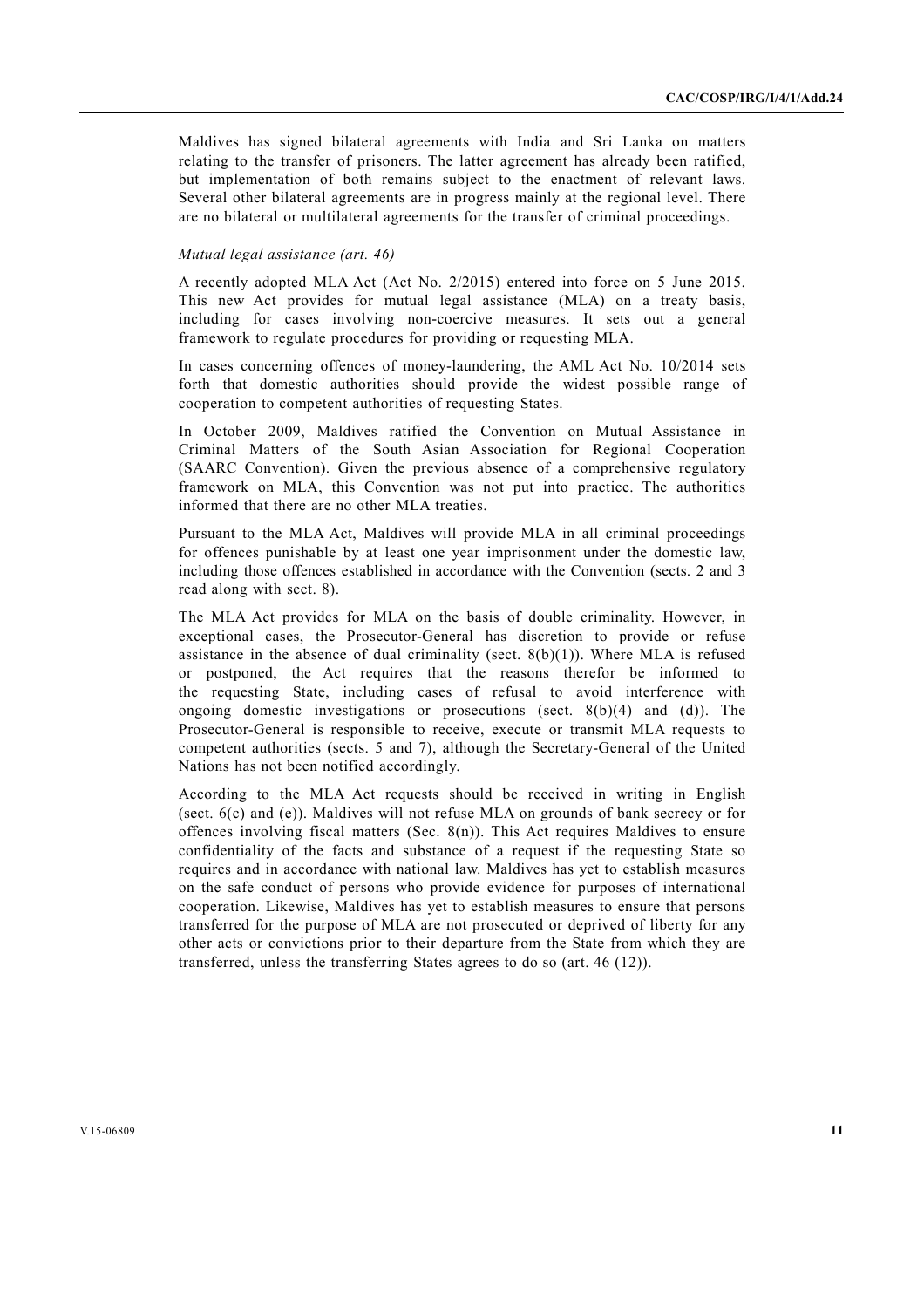*Law enforcement cooperation; joint investigations; special investigative techniques (arts. 48, 49 and 50)* 

Maldives has provided cooperation with other law enforcement agencies in the region on an ad hoc basis. in a limited number of cases. This included exchange of information, identification of persons and cases of joint investigations. The Maldivian Police has cooperated at the international level, utilizing techniques of controlled delivery in drug-related offences.

The AML Act regulates the use of special investigative techniques, upon court order, to obtain evidence of money-laundering and for tracing proceeds of crime. Special techniques foreseen in the Act include electronic surveillance, wiretapping, controlled delivery and undercover operations (sects. 49 and 50).

# **3.2. Successes and good practices**

 • Completion of the self-assessment checklist as part of an inter-institutional working group, including civil society and coordinated by the focal point under the Convention (Ministry of Finance)

# **3.3. Challenges in implementation**

- Include in extradition agreements all offences established pursuant to the Convention as extraditable offences and specify that these are exempted from being regarded as political offences. Ensure that section 8(r) of the new MLA Act does not serve to deny, in practice, extradition for offences established in accordance with the Convention (art. 44 (4))
- Consider establishing a procedure for consultation before denying a request for extradition concerning an offence under this Convention (art. 44 (17))
- Consider strengthening efforts to implement bilateral or multilateral agreements on the transfer of sentenced persons (art. 45)
- Given the recent adoption of the MLA Act, the Maldives authorities (in particular investigators, prosecutors, judges, AML authorities and the international cooperation officials in the Prosecutor-General's office) are encouraged to promptly implement the new legislation
- Establish measures for the transfer of persons to the territory of another State Party for the purpose of MLA, unless agreed by the State Party from where the persons are transferred (art. 46 (12))
- Notify the Secretary-General of the Central Authority for MLA and acceptable languages in which requests should be submitted (art. 46 (13))
- Establish a procedure for consultation before refusing MLA (art. 46 (26))
- Consider specifying that MLA can be provided for the purposes of asset recovery (art. 46 (3)(j) and (3)(k))
- Consider implementing regulations on spontaneous information-sharing in criminal matters (art. 46 (4))